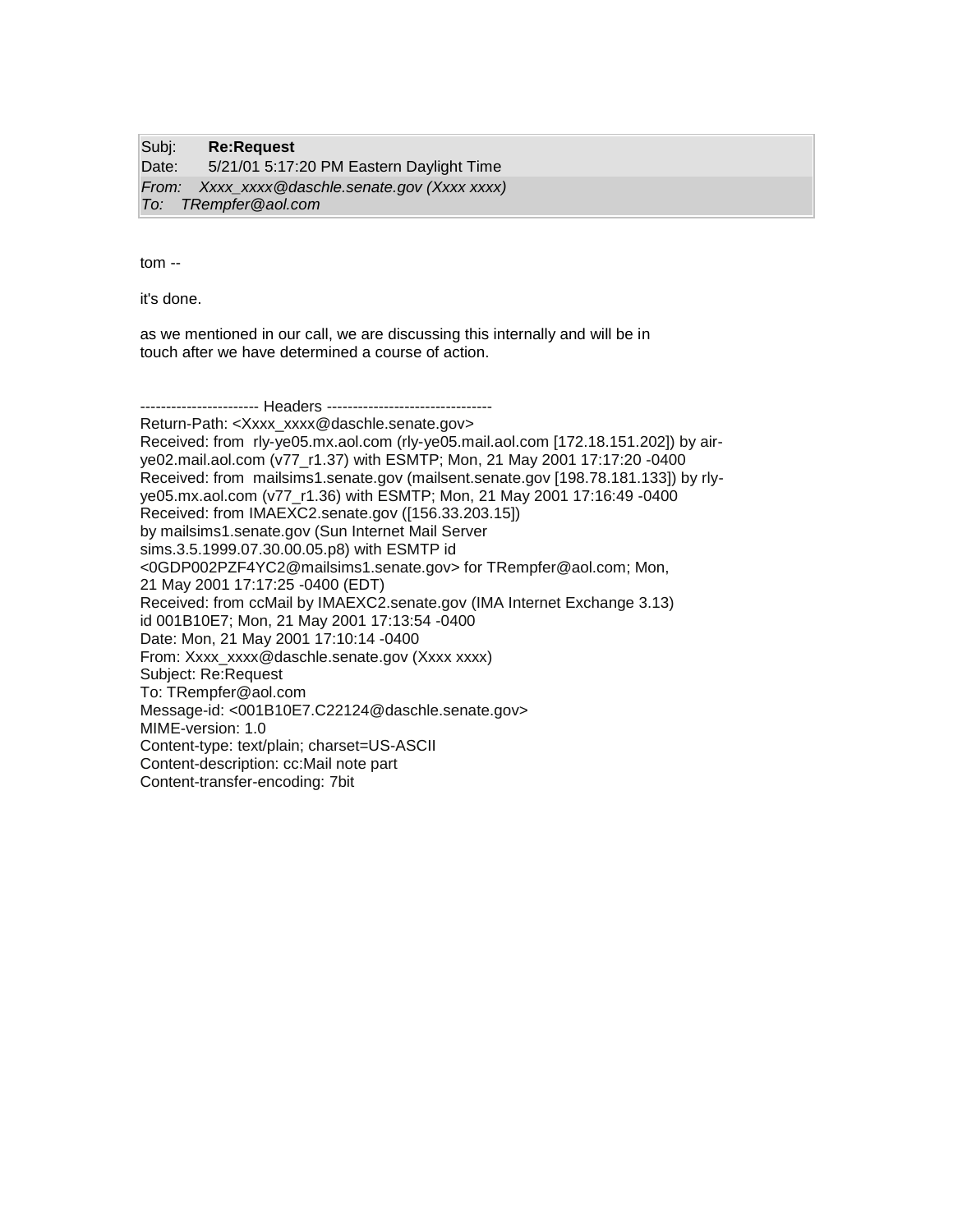## Subj: **Re:Situation update?** Date: 6/1/01 1:48:29 PM Eastern Daylight Time *From: Xxxx\_xxxx@daschle.senate.gov (Xxxx xxxx) To: TRempfer@aol.com*

major rempfer --

thanks for the email. we have had several conversations with mr. perot to keep him apprised of what we are thinking. we informed him that we are working on a joint letter from sen daschle and rep gephardt to the secretary of defense on this issue.

in addition, we have had a number of conversations with others on this issue, including sen dodd's office, gao, connecticut attorney general's office, and the senate veterans affairs committee. we plan to meet again with rep gephardt's staff to determine how to proceed beyond the letter to rumsfeld.

------------------- Headers ----------------------

Return-Path: <Xxxx\_xxxx@daschle.senate.gov>

Received: from rly-yg03.mx.aol.com (rly-yg03.mail.aol.com [172.18.147.3]) by airyg01.mail.aol.com (v77\_r1.36) with ESMTP; Fri, 01 Jun 2001 13:48:29 -0400 Received: from mailsims1.senate.gov (mailsent2.senate.gov [199.95.76.9]) by rlyyg03.mx.aol.com (v77\_r1.36) with ESMTP; Fri, 01 Jun 2001 13:48:02 -0400 Received: from IMAEXC2.senate.gov ([156.33.203.15]) by mailsims1.senate.gov (Sun Internet Mail Server sims.3.5.1999.07.30.00.05.p8) with ESMTP id <0GE900651IWQXR@mailsims1.senate.gov> for TRempfer@aol.com; Fri, 1 Jun 2001 13:50:51 -0400 (EDT) Received: from ccMail by IMAEXC2.senate.gov (IMA Internet Exchange 3.13) id 001EE696; Fri, 01 Jun 2001 13:48:08 -0400 Date: Fri, 01 Jun 2001 13:45:04 -0400 From: Xxxx\_xxxx@daschle.senate.gov (Xxxx xxxx) Subject: Re:Situation update? To: TRempfer@aol.com Message-id: <001EE696.C22124@daschle.senate.gov> MIME-version: 1.0 Content-type: text/plain; charset=US-ASCII Content-description: cc:Mail note part Content-transfer-encoding: 7bit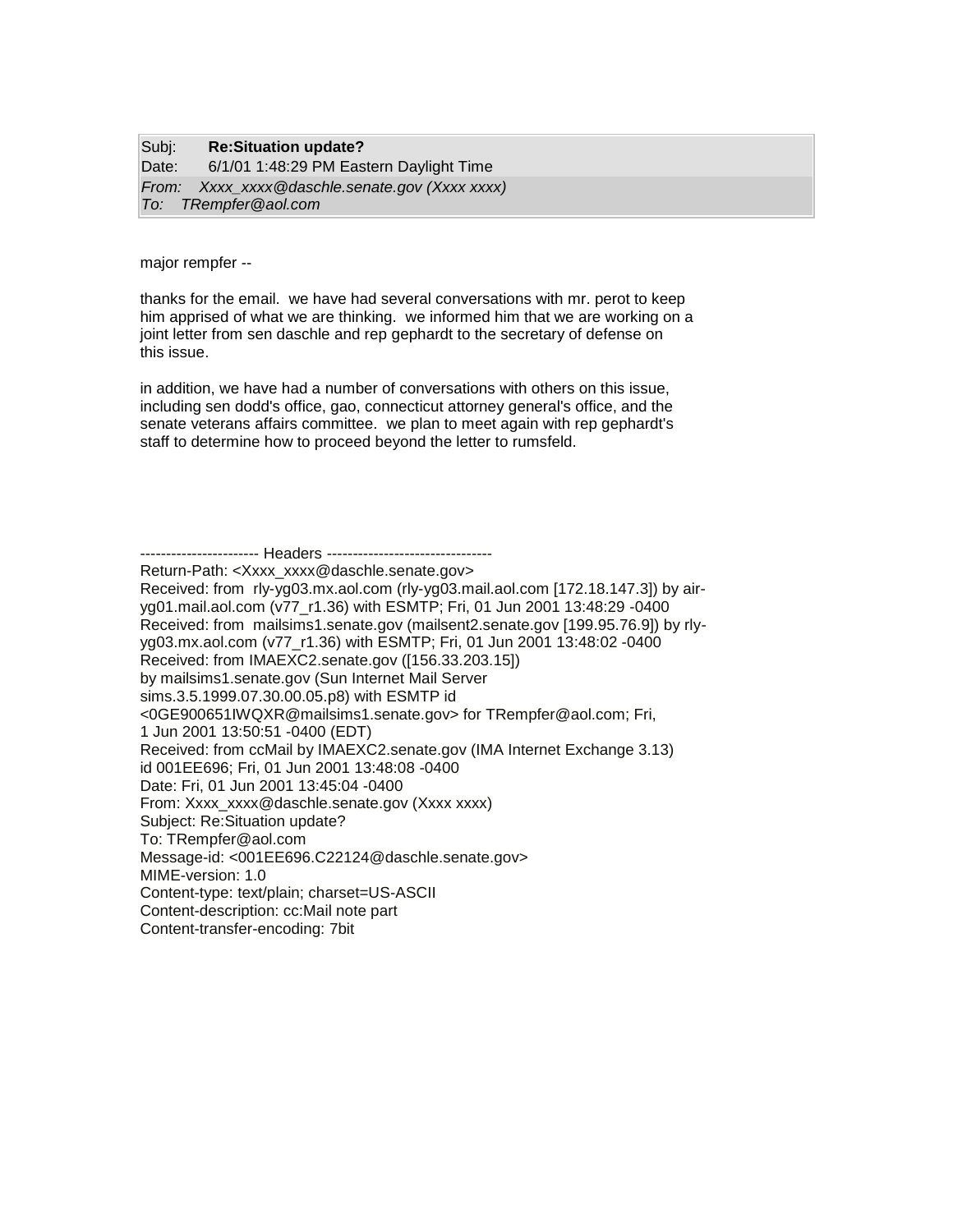## Subj: **Re[2]: Situation update?**

Date: 6/19/01 7:45:51 PM Eastern Daylight Time *From: Xxxx\_xxxx@daschle.senate.gov (Xxxx xxxx) To: TRempfer@aol.com*

sorry to take so long to get back to you. we have been quite busy working on the patients bill of rights and dealing with the president's trip to europe.

to answer your question, the letter is in draft form awaiting the approval of sen daschle and rep gephardt. both brett and i hope to get it out the door by cob tomorrow -- schedule permitting.

----------------------- Headers ----------------------------Return-Path: <Xxxx\_xxxx@daschle.senate.gov> Received: from rly-zd03.mx.aol.com (rly-zd03.mail.aol.com [172.31.33.227]) by airzd03.mail.aol.com (v79.20) with ESMTP id MAILINZD36-0619194551; Tue, 19 Jun 2001 19:45:51 -0400 Received: from mailsims1.senate.gov (mailsent2.senate.gov [199.95.76.9]) by rlyzd03.mx.aol.com (v78\_r3.8) with ESMTP; Tue, 19 Jun 2001 19:45:36 -0400 Received: from IMAEXC2.senate.gov ([156.33.203.15]) by mailsims1.senate.gov (Sun Internet Mail Server sims.3.5.1999.07.30.00.05.p8) with ESMTP id <0GF700FD8BD592@mailsims1.senate.gov> for TRempfer@aol.com; Tue, 19 Jun 2001 19:46:18 -0400 (EDT) Received: from ccMail by IMAEXC2.senate.gov (IMA Internet Exchange 3.13) id 00231463; Tue, 19 Jun 2001 19:43:18 -0400 Date: Tue, 19 Jun 2001 19:36:47 -0400 From: Xxxx\_xxxx@daschle.senate.gov (Xxxx xxxx) Subject: Re[2]: Situation update? To: TRempfer@aol.com Message-id: <00231463.C22124@daschle.senate.gov> MIME-version: 1.0 Content-type: text/plain; charset=US-ASCII Content-description: cc:Mail note part Content-transfer-encoding: 7bit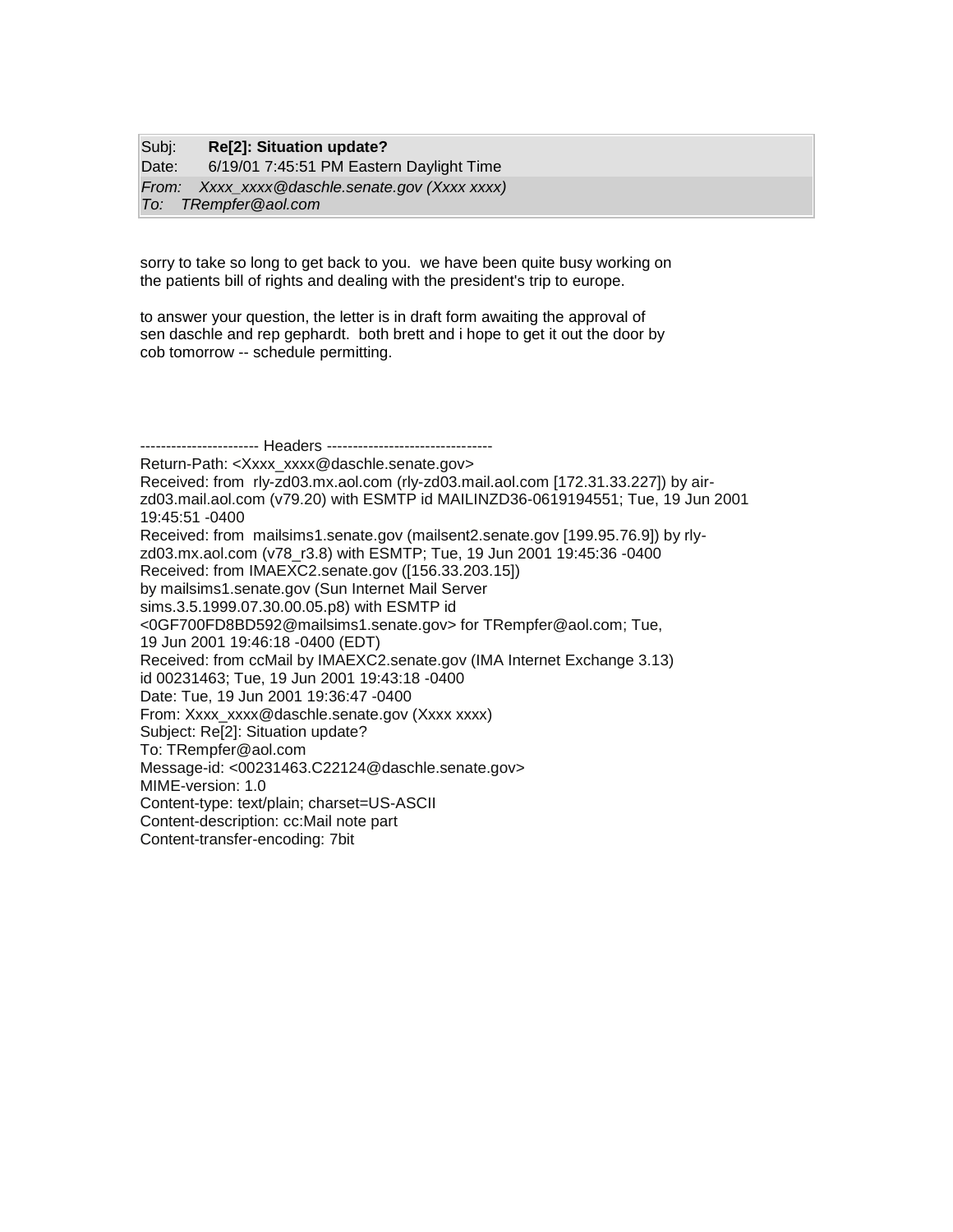| Subj: | Re[2]: Re[2]: Situation update?                                            |
|-------|----------------------------------------------------------------------------|
| Date: | 6/22/01 3:00:22 PM Eastern Daylight Time                                   |
|       | From: Xxxx xxxx @daschle.senate.gov (Xxxx xxxx)                            |
|       | To: TRempfer@aol.com                                                       |
| File: | <b>6-18-01 perotltr.wpd</b> (7500 bytes) DL Time (49333 bps): $<$ 1 minute |

attached is a copy of the letter that was sent by sen daschle and rep gephardt

-------------------- Headers ---------------------------------Return-Path: <Xxxx\_xxxx@daschle.senate.gov> Received: from rly-yh02.mx.aol.com (rly-yh02.mail.aol.com [172.18.147.34]) by airyh03.mail.aol.com (v78\_r3.8) with ESMTP; Fri, 22 Jun 2001 15:00:22 -0400 Received: from mailsims1.senate.gov (mailsent2.senate.gov [199.95.76.9]) by rlyyh02.mx.aol.com (v79.20) with ESMTP id MAILRELAYINYH24-0622145959; Fri, 22 Jun 2001 14:59:59 -0400 Received: from IMAEXC2.senate.gov ([156.33.203.15]) by mailsims1.senate.gov (Sun Internet Mail Server sims.3.5.1999.07.30.00.05.p8) with ESMTP id <0GFC00MAEI0SGZ@mailsims1.senate.gov> for TRempfer@aol.com; Fri, 22 Jun 2001 14:58:04 -0400 (EDT) Received: from ccMail by IMAEXC2.senate.gov (IMA Internet Exchange 3.13) id 0023C3CC; Fri, 22 Jun 2001 14:55:02 -0400 Date: Fri, 22 Jun 2001 14:53:23 -0400 From: Xxxx\_xxxx@daschle.senate.gov (Xxxx xxxx) Subject: Re[2]: Re[2]: Situation update? To: TRempfer@aol.com Message-id: <0023C3CC.C22124@daschle.senate.gov> MIME-version: 1.0 Content-type: MULTIPART/MIXED; BOUNDARY="Boundary\_(ID\_hObh/89Ll270dey6sHwN+Q)"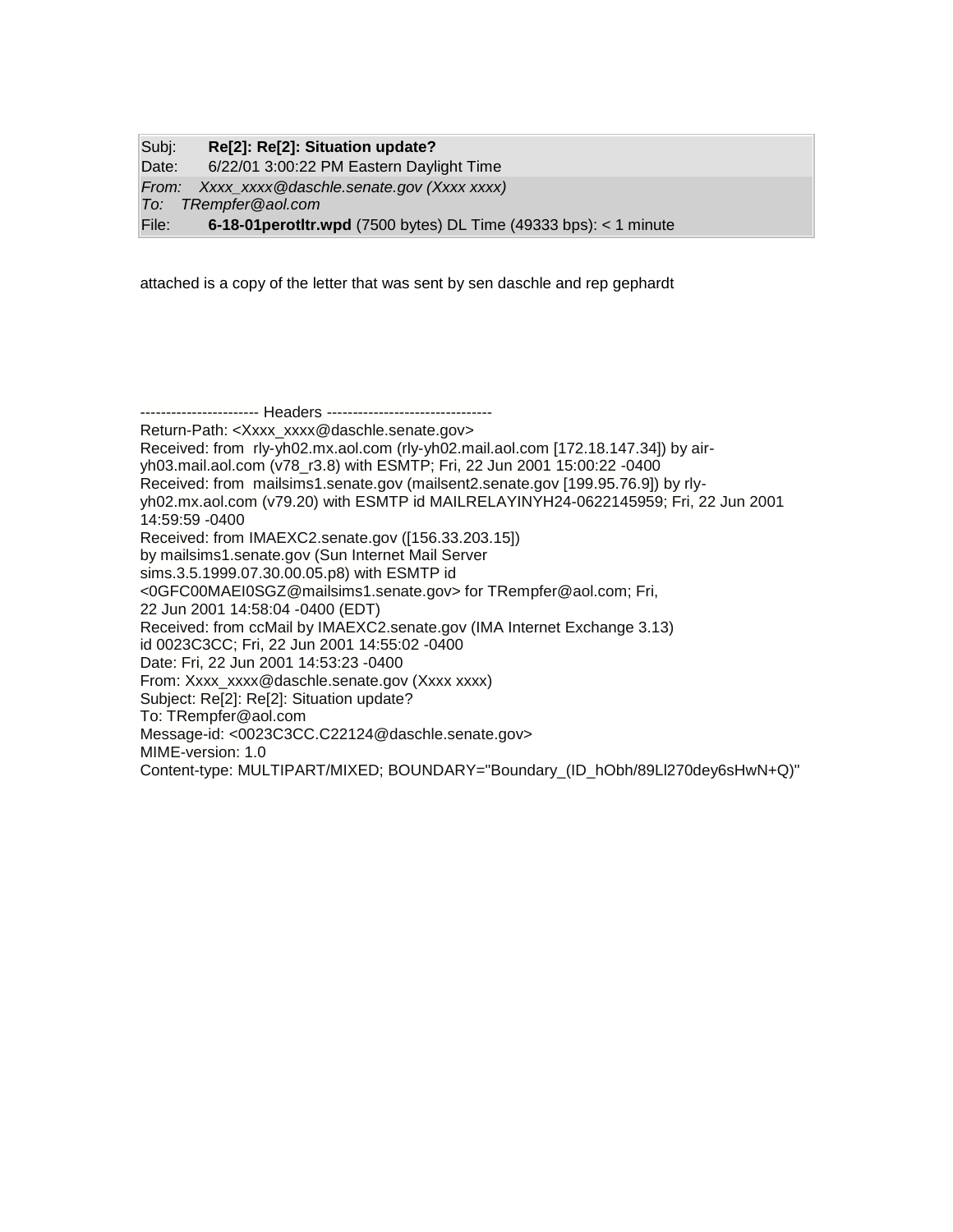## Subj: **Re[2]: Re[2]: Re[2]: Situation update?** Date: 6/24/01 3:38:32 PM Eastern Daylight Time *From: Xxxx\_xxxx@daschle.senate.gov (Xxxx xxxx) To: TRempfer@aol.com*

major rempfer --

i am glad you were able to view the document and appreciate the comments in this email and the thoughts you laid out in your longer email.

i contacted the pentagon on friday to indicate the letter had been posted and its arrival was imminent. i also said we would like to sit down with them sometime this coming week to discuss the issues raised in the letter and proposed a few times that i know work for me and brett. the pentagon folks are checking their schedules and will let us know in the next working day or so.

either brett or i will keep you informed of any developments. we are also contemplating sending a letter to the fda to obtain their views on where things stand. we will probably make a decision on whether to send such a letter later this week and will also let you know about this.

------------------- Headers ---------------------------------Return-Path: <Xxxx\_xxxx@daschle.senate.gov> Received: from rly-yd03.mx.aol.com (rly-yd03.mail.aol.com [172.18.150.3]) by airyd05.mail.aol.com (v78\_r3.8) with ESMTP; Sun, 24 Jun 2001 15:38:32 -0400 Received: from mailsims1.senate.gov (mailsent2.senate.gov [199.95.76.9]) by rlyyd03.mx.aol.com (v79.20) with ESMTP id MAILRELAYINYD39-0624153801; Sun, 24 Jun 2001 15:38:01 -0400 Received: from IMAEXC2.senate.gov ([156.33.203.15]) by mailsims1.senate.gov (Sun Internet Mail Server sims.3.5.1999.07.30.00.05.p8) with ESMTP id <0GFG001HM9CEFC@mailsims1.senate.gov> for TRempfer@aol.com; Sun, 24 Jun 2001 15:41:03 -0400 (EDT) Received: from ccMail by IMAEXC2.senate.gov (IMA Internet Exchange 3.13) id 0023D9D7; Sun, 24 Jun 2001 15:38:00 -0400 Date: Sun, 24 Jun 2001 15:33:35 -0400 From: Xxxx\_xxxx@daschle.senate.gov (Xxxx xxxx) Subject: Re[2]: Re[2]: Re[2]: Situation update? To: TRempfer@aol.com Message-id: <0023D9D7.C22124@daschle.senate.gov> MIME-version: 1.0 Content-type: text/plain; charset=US-ASCII Content-description: cc:Mail note part Content-transfer-encoding: 7bit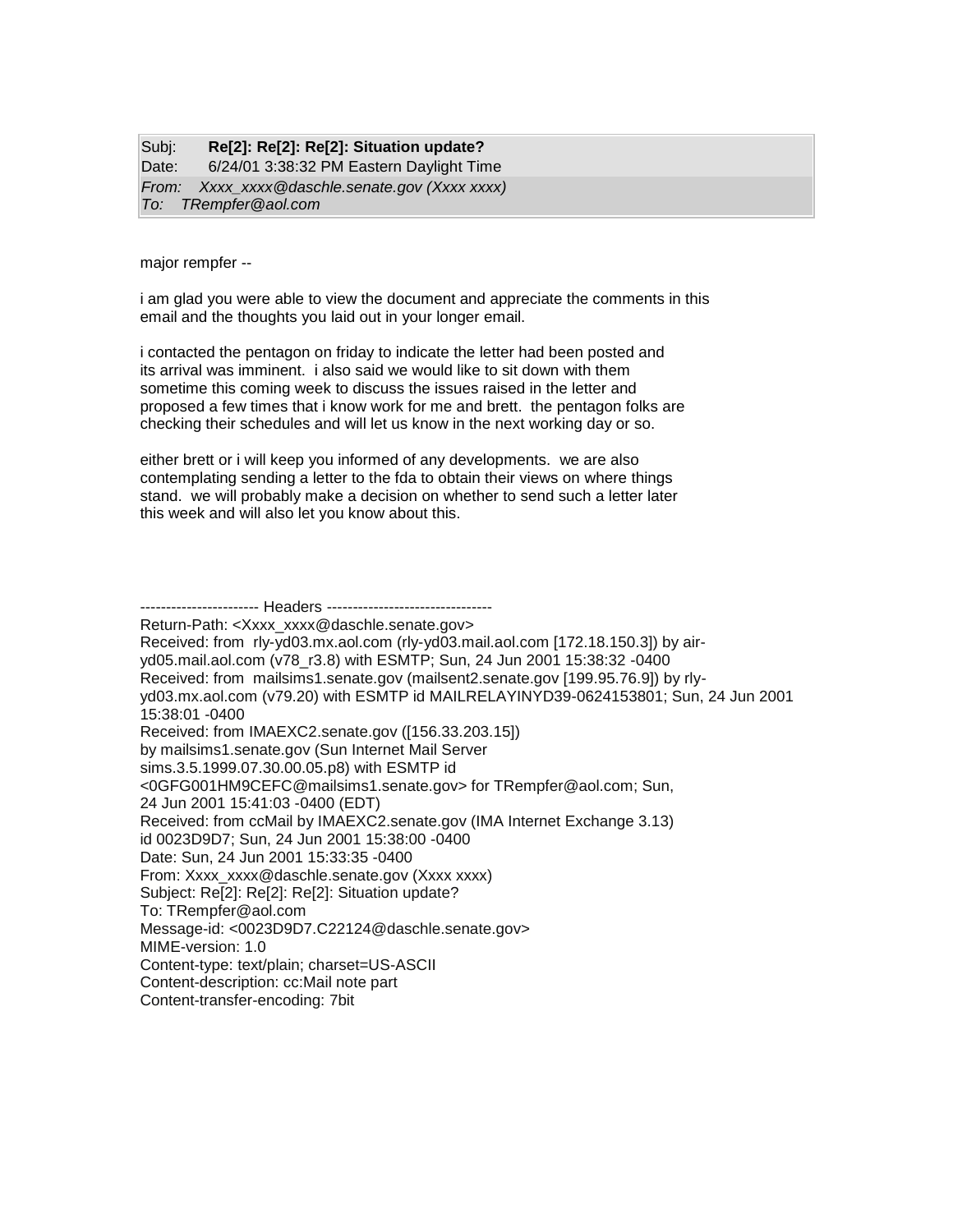| Subj: | Re:"Buzz" checking in                           |
|-------|-------------------------------------------------|
| Date: | 8/6/01 3:42:32 PM Eastern Daylight Time         |
|       | From: Xxxx_xxxx @daschle.senate.gov (Xxxx xxxx) |
|       | To: TRempfer@aol.com                            |

thanks for the email.

as i hope i mentioned over the phone, our office and gephardt's have conducted two meetings (dod and bioport) and were attempting to schedule a third (fda). as of this writing, we still have not been able to lock in a date with the fda that works for them and for us. august vacation plans are complicating this task.

we are still hoping to arrive at a mutually agreed upon date in the next week or so. either brett from gephardt's office or i will let you know more when we do. thanks.

----------------------- Headers ---------------------------------Return-Path: <Xxxx\_xxxx@daschle.senate.gov> Received: from rly-xc05.mx.aol.com (rly-xc05.mail.aol.com [172.20.105.138]) by airxc03.mail.aol.com (v79.27) with ESMTP id MAILINXC38-0806154232; Mon, 06 Aug 2001 15:42:32 2000 Received: from mailsims1.senate.gov (mailsims1out.senate.gov [199.95.76.9]) by rlyxc05.mx.aol.com (v79.20) with ESMTP id MAILRELAYINXC52-0806154205; Mon, 06 Aug 2001 15:42:05 -0400 Received: from IMAEXC2.senate.gov ([156.33.203.15]) by mailsims1.senate.gov (Sun Internet Mail Server sims.3.5.1999.07.30.00.05.p8) with ESMTP id <0GHN00DD6W0ZUY@mailsims1.senate.gov> for TRempfer@aol.com; Mon, 6 Aug 2001 15:41:26 -0400 (EDT) Received: from ccMail by IMAEXC2.senate.gov (IMA Internet Exchange 3.13) id 002DED8C; Mon, 06 Aug 2001 15:42:28 -0400 Date: Mon, 06 Aug 2001 15:36:05 -0400 From: Xxxx\_xxxx@daschle.senate.gov (Xxxx xxxx) Subject: Re:"Buzz" checking in To: TRempfer@aol.com Message-id: <002DED8C.C22124@daschle.senate.gov> MIME-version: 1.0 Content-type: text/plain; charset=US-ASCII Content-description: cc:Mail note part Content-transfer-encoding: 7bit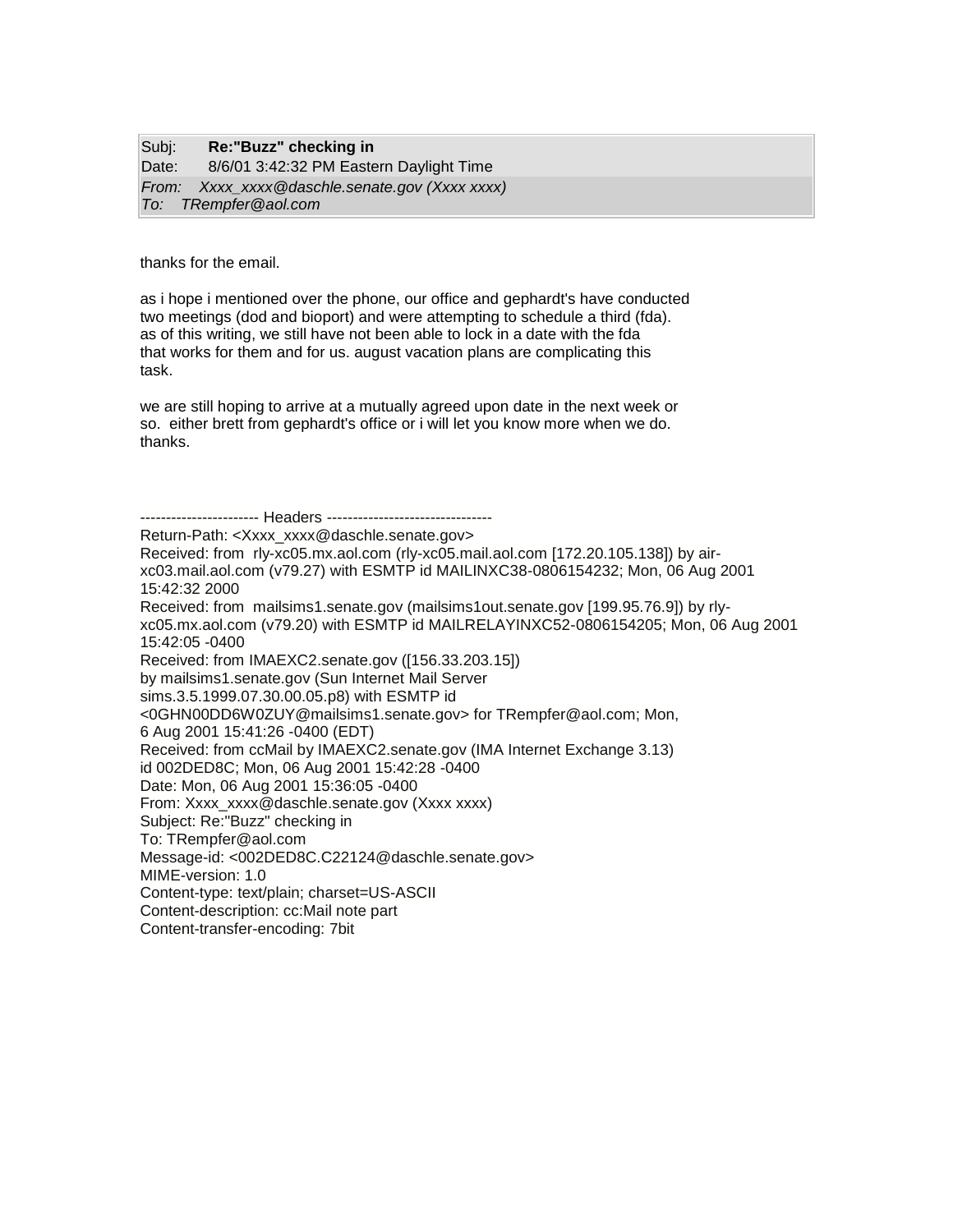June21, 2001

The Honorable Donald Rumsfeld Secretary of Defense The Pentagon Washington, DC 20301-1000

Dear Secretary Rumsfeld:

As you continue your strategic review of the Defense Department's strategy and policies, we write to express our interest in and concern about reports regarding the Pentagon's continued use of an anthrax vaccine on our military personnel. We recognize that your review is addressing a myriad of issues with large implications for our national security. However, we think you will agree with us that no issue you are currently considering is more important than how to best ensure the health and well being of our military personnel while they serve their country.

As a result, we are troubled by several reports and actions that raise questions about whether continuing to administer the current anthrax vaccine is in the best interests of our personnel. First, we have been made aware of the fact that a number of military and civilian personnel have come to believe that the vaccination given to our military personnel is neither safe nor effective for its intended use. As you know, the Food and Drug Administration's underlying prerequisite for the approval of any vaccine or drug is that it be proved safe and effective for its intended use. A growing number of people believe that the use of the anthrax vaccine as currently formulated to protect humans against inhalation of anthrax spores fails to meet this test.

Second, earlier this month, the Defense Department announced that it will further slow the administration of the anthrax vaccine. The current slowdown, the third in less than one year, was brought about by the continuing inability of the vaccine manufacturer to obtain FDA approval of its production facility. Under the revised policy, the scope of the vaccination program will be limited to special mission units, manufacturing and research personnel, and congressionally mandated research. In light of the questions surrounding the safety and effectiveness of the vaccine and the inability of the vaccine manufacturer to obtain FDA approval, many have asked why the Pentagon has not halted the vaccination program for all military personnel until these outstanding questions are satisfactorily addressed.

Third, the Defense Department has already taken disciplinary action against a number of people who have refused to take or administer the anthrax vaccination and has stated its intention to pursue legal action against others who act similarly in the future. Although a number of questions about the safety and effectiveness of the anthrax vaccination would appear to remain unanswered, the Pentagon has made it clear that it does not intend to revisit either the punishments already meted out or its decision to discipline those who act similarly in the future.